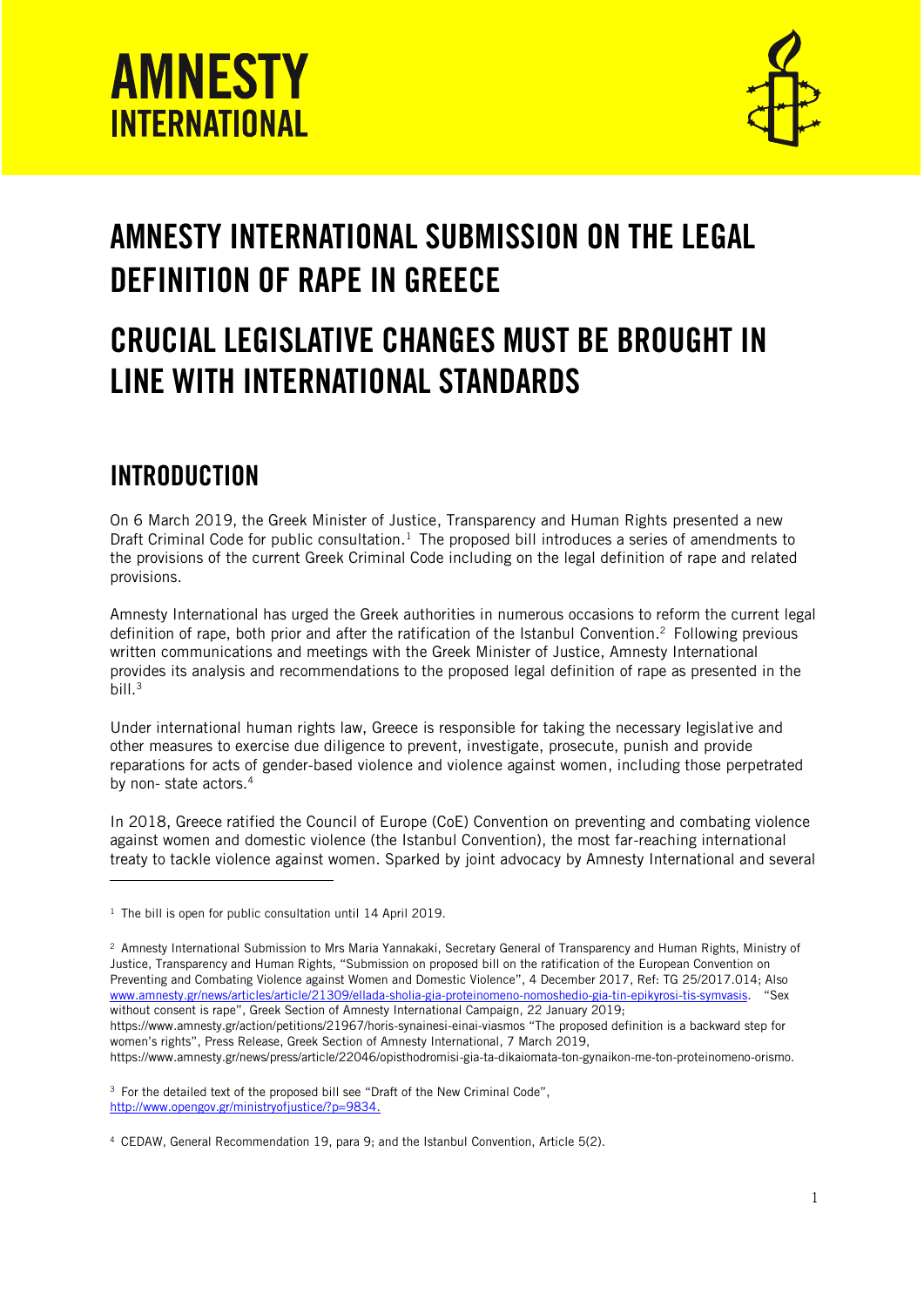



Greek NGOs, with the ratification, Greece repealed the "marriage as settlement" provision in Article 339 (3) of the Greek Criminal Code covering the "seduction of minors" ("indecent acts" performed on children under 15). 5

This first, welcomed step should be followed by other crucial legislative changes to ensure that the Greek Criminal Code is brought in line with the standards set out in the Istanbul Convention and other human rights standards in the area of sexual violence.

The organisation strongly believes that amendments to the definition of rape proposed by the Government are not just hugely problematic and by no means comply with human rights obligations but are also a significant step backwards that will hamper further access to justice for victims of rape as they fail to introduce a consent-based definition and restrict further the circumstances in which the crime of rape can be established.

Amnesty International strongly urges the Ministry of Justice to take into account the concerns outlined in this submission and propose a legal definition of rape based on the set of recommendations specified at the end of this document.

## KEY AREAS OF CONCERN

j

The Greek legislation to criminalise rape falls short of international standards in a number of ways. Amendments proposed by the Greek government do not address the shortcomings of the law. This submission raises a series of concerns: the failure to incorporate a consent-based definition of rape; the lack a comprehensive legal definition of rape; and the absence of an exhaustive list of aggravating circumstances to include situations when offences are committed against a person made vulnerable or by a current or former partner or spouse.

### 1. FAILURE TO INCORPORATE A CONSENT-BASED DEFINITION OF RAPE

The current legal definition of rape in the Greek Criminal Code is to be found in Article 336. It puts in its centre the "exercise of physical violence or threat of serious or immediate danger". The definition reads as follows:

*1. Whoever with corporal violence or with threat of great and imminent danger coerces another to intercourse or to tolerance or action of another indecent act, is punished with incarceration".*

The proposed amended Article 336 provides the following definition:

*"1. Whoever with corporal violence or threat of great and imminent danger to a person's life or bodily integrity coerces another to attempt or tolerate a sex act is punished with incarceration.*

*2. A sex act is intercourse and acts of equal gravity to this."*

Amnesty International is extremely concerned that both the current wording of Article 336 and the

<sup>5</sup> 10 organizations called on the Minister of Justice to repeal the 'marriage as settlement' provision, Joint press release, 13 February 2018, https://www.amnesty.gr/news/articles/article/21284/10-organoseis-kaloyn-ton-ypoyrgo-dikaiosynis-na-katargisei-tidiataxi; Law 4531/2018 on the Ratification of the Istanbul Convention, www.e-nomothesia.gr/law-news/demosieutheke-pheknomos-4531- 2018.htm.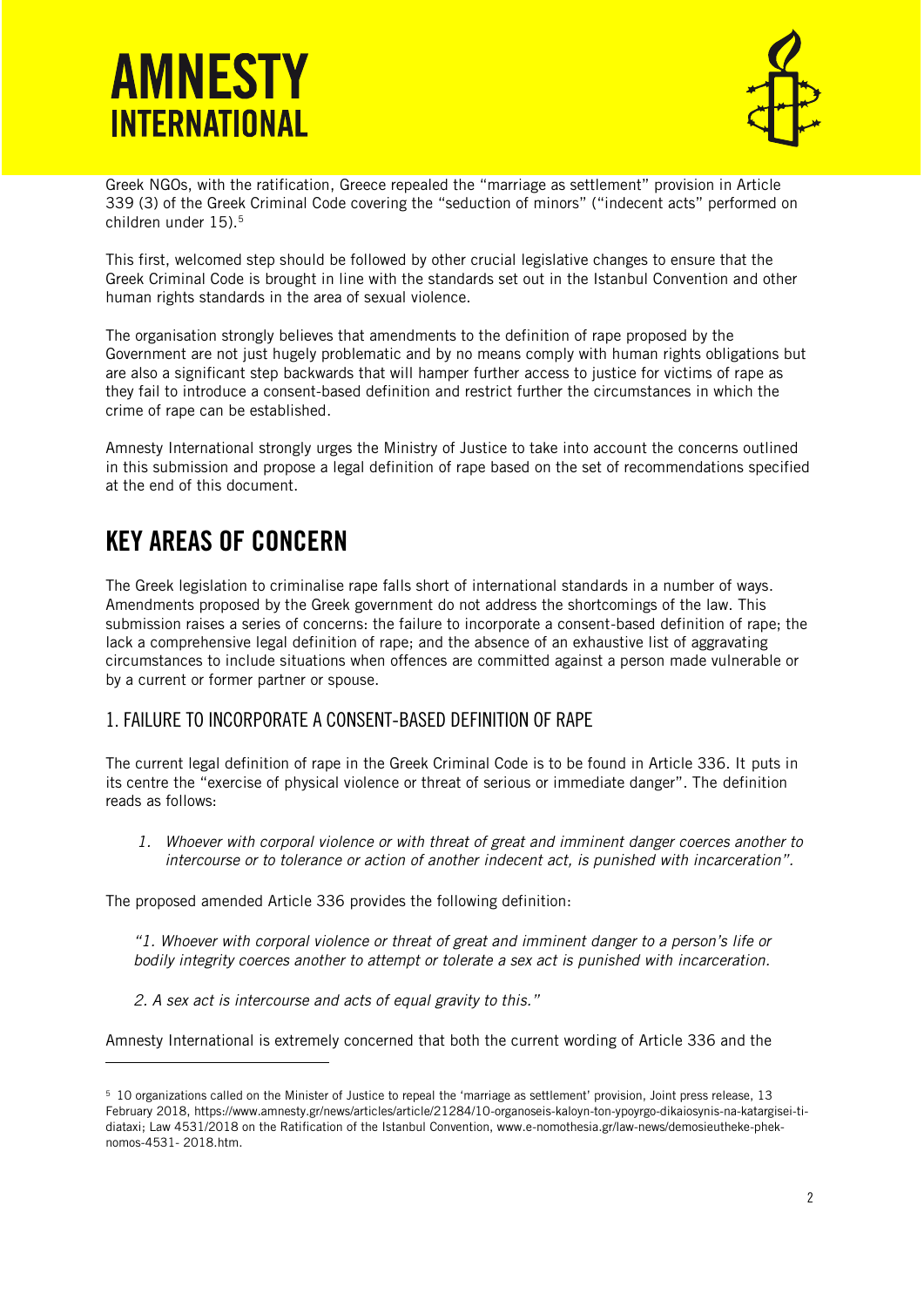# **AMNESTY INTERNATIONAL**



proposed amendment are focused on resistance and violence rather than lack of freely given consent (assessed in the context of the surrounding circumstances), as required by international law and standards.

The organization believes that the new proposed wording of Article 336 is also a significant step backwards as it reinforces the notion that physical violence or threats of violence should be kept paramount in the legal definition. In both current and proposed versions of Article 336, rape cases where physical force, its threat or proof of resistance or inability to resist are not shown are likely to fall through the cracks of the legal system and cases where physical violence or threat of it were not used will rarely make it to court. By adding that violence must pose 'immediate danger to life or physical integrity', the circumstances in which the crime of rape can be established by law are even more restricted than in the current definition. For example, the proposed version of Article 336 would not cover rape cases where the victim acquiesced to sex under duress by the perpetrator such as when the perpetrator blackmailed the victim or used non-violent threats.

The persistence on a definition of rape that focuses on resistance and violence rather than on consent will impact not only on reporting of rape which is generally very low but also on social awareness of sexual violence, both of which are key aspects of overcoming impunity for these crimes and preventing them from happening.

Based on the recognition that sexual violence is a violation of a person's sexual autonomy and bodily integrity, international human rights standards have evolved into the now recognised understanding that the notion of freely given consent (assessed in the context of the surrounding circumstances) as opposed to the use of violence or threat thereof should be a central element to define crimes of sexual violence. In this regard, according to the Istanbul Convention, rape and all other non-consensual acts of sexual nature are violations of a person's sexual autonomy and bodily integrity, and must be classified as criminal offences. <sup>6</sup>

There should be no assumption in law or in practice that a victim consented because they did not physically resist the unwanted sexual conduct.<sup>7</sup> For instance, in 2003, the European Court of Human Rights made it clear that: "Member States' positive obligations under Articles 3 and 8 of the [European] Convention [on Human Rights] must be seen as requiring the penalisation and effective prosecution of any non-consensual sexual act, including in the absence of physical resistance by the victim."<sup>8</sup>

As a State Party to the European Convention of Human Rights since 1974 and a State Party to the CoE Convention on preventing and combating violence against women and domestic violence since 2018, Greece should amend its legal definition of rape to be based on the lack of consent as opposed to focusing on the victim's capacity to resist.

#### The notion of consent

l

No international or regional human rights instrument provides an exact definition of consent and Greece can decide on the specific wording of the legislation and the factors to be considered to preclude freely

<sup>6</sup> See Istanbul Convention, art 36 (1). See also Committee of Ministers of the Council of Europe Recommendation No R (2002) 5 adopted by the Committee of Ministers on 30 April 2002 and Explanatory Memorandum H/Inf (2004), para 35, which urges states to punish all non-consensual acts, including where the victim doesn't show resistance. See also PACE Resolution 1691 (2009), para 5.2.1, which calls on states to "make rape (including marital rape) an ex officio crime."

<sup>7</sup> M.C. v. Bulgaria (2003) ECHR 651.

<sup>8</sup> M.C. v. Bulgaria (2003) ECHR 651, para. 166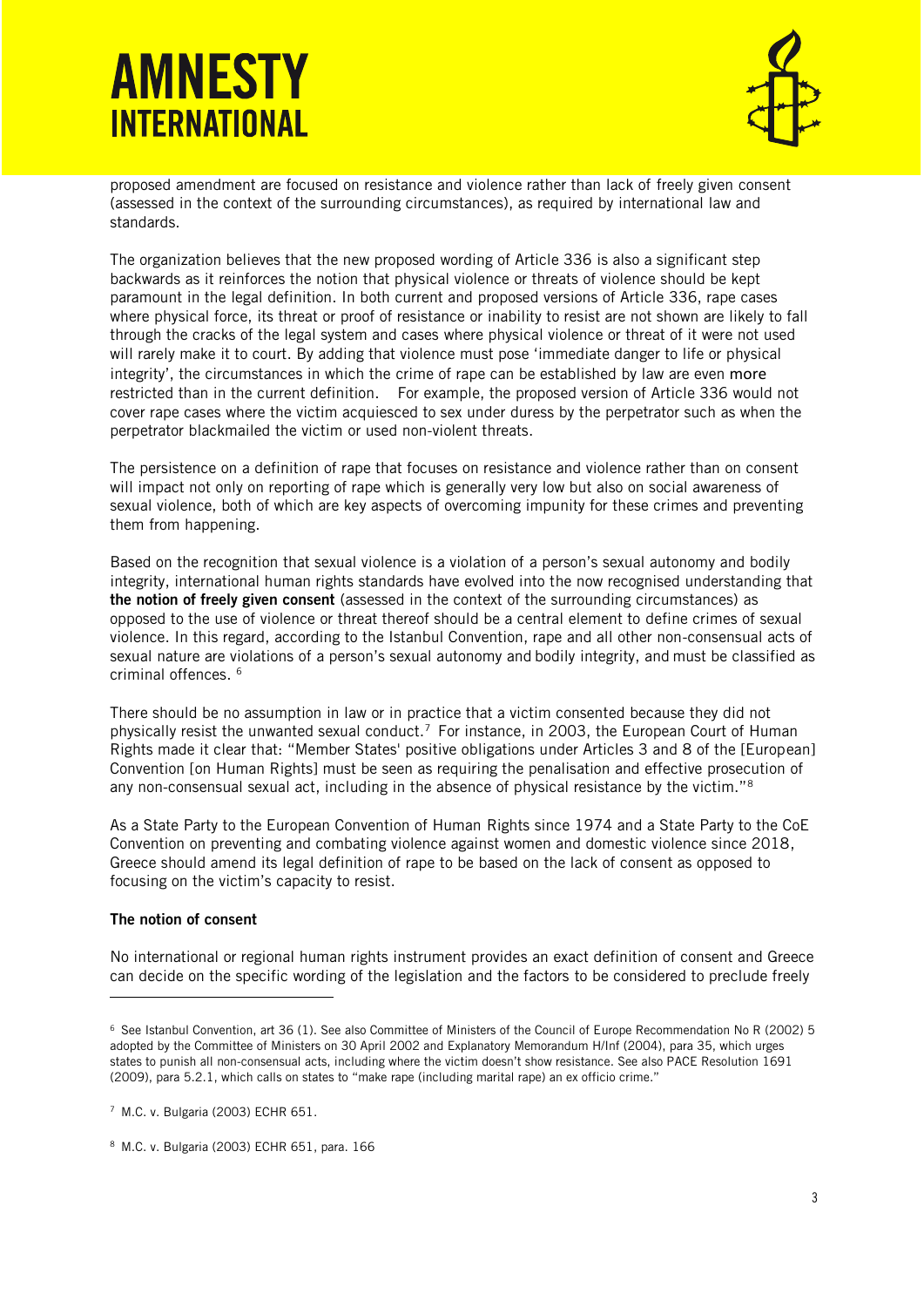



given consent. Nevertheless, Article 36 paragraph 2 of the Istanbul Convention specifies that:

"*Consent must be given voluntarily as the result of the person's free will assessed in the context of the surrounding circumstances".* 9

In addition, consent is a voluntary and ongoing agreement to engage in a particular sexual activity and can be rescinded at any time.<sup>10</sup>

The Explanatory Report to the Istanbul Convention further clarifies that prosecutions "will require a context-sensitive assessment of the evidence to establish on a case-by-case basis whether the victim has freely consented to the sexual act. Such an assessment must recognize the wide range of behavioural responses to sexual violence and rape which victims exhibit and shall not be based on assumptions of typical behaviour in such situations.  $11$  For instance, despite the expectation that a rape victim will fight her attacker back, freezing when confronted with a sexual assault has been recognised as a common physiological response, leaving the person unable to oppose the assault, often to the point of immobility.<sup>12</sup>

Finally, developments in international criminal law have led to the recognition that consent can be given freely and genuinely only where the free will of one of the consenting parties is not overpowered by coercive circumstances and when the person is capable of consenting.<sup>13</sup> Therefore, the definition of rape should include a broad range of coercive circumstances where consent cannot be freely given: while the burden of proof remains with the prosecution, the accused should be questioned about steps taken to ascertain whether the complainant was consenting.<sup>14</sup>

### 2. FAILURE TO PROVIDE A COMPREHENSIVE DEFINITION OF RAPE

The International Criminal Court regime's definition of rape refers to the non-consensual "[invasion of] the body of a person by conduct resulting in penetration, however slight, of any part of the body of the victim or of the perpetrator with a sexual organ, or of the anal or genital opening of the victim with any object or any other part of the body to include all non-consensual vaginal, anal or oral penetration of a

<sup>11</sup> Explanatory Report, para. 192

l

 $12A$  2017 Swedish clinical study found that 70% of the 298 women rape survivors assessed experienced "involuntary paralysis" during the assault. Anna Möller, Hans Peter Söndergaard and Lotti Helström, "Tonic immobility during sexual assault – a common reaction predicting post‐ traumatic stress disorder and severe depression", Acta Obstetricia et Gynecologica Scandinavica 96 (2017), www.obgyn.onlinelibrary.wiley.com/doi/abs/10.1111/aogs.13174

13 International Criminal Court, "Elements of Crimes" (2011), Elements 1 and 2 of the Elements of Crimes relating to the crime against humanity of rape under Article 7(1)(g)-1, p. 8, and the war crime of rape in international and non-international armed conflicts under Article 8(2)(b)(xxii)-1 (p. 28) and Article 8(2)(e)(vi)-1, pp. 36-37. See also International Criminal Court, "Rules of Procedure and Evidence", UN Doc ICC-ASP/1/3 (2002), Rule 70(a), (b) and (c)

<sup>14</sup> Vertido v. The Philippines, CEDAW Communication 18/2008, UN Doc CEDAW/C/46/D/18/2008 (2010), para. 8.9(b)(ii)

<sup>9</sup> See also M.C. v Bulgaria (2003) ECHR 651, paras 163. See also Vertido v The Philippines, CEDAW Communication 18/2008, UN Doc CEDAW/C/46/D/18/2008 (2010), para 8.9(b)(ii); CEDAW Committee, General Recommendation 35, para 33; UN Handbook for Legislation on Violence against Women, 2012, p 24

<sup>&</sup>lt;sup>10</sup> This has been affirmed in national court judgments, for example, by the High Court of Justice of England and Wales in R v. DPP and "A" [2013] EWHC 945 (Admin) and in the USA, the Supreme Court of California, 29 Cal. 4th 756, 60 P.3d 183, 128 Cal. Rptr. 2d 783, 2003 Cal.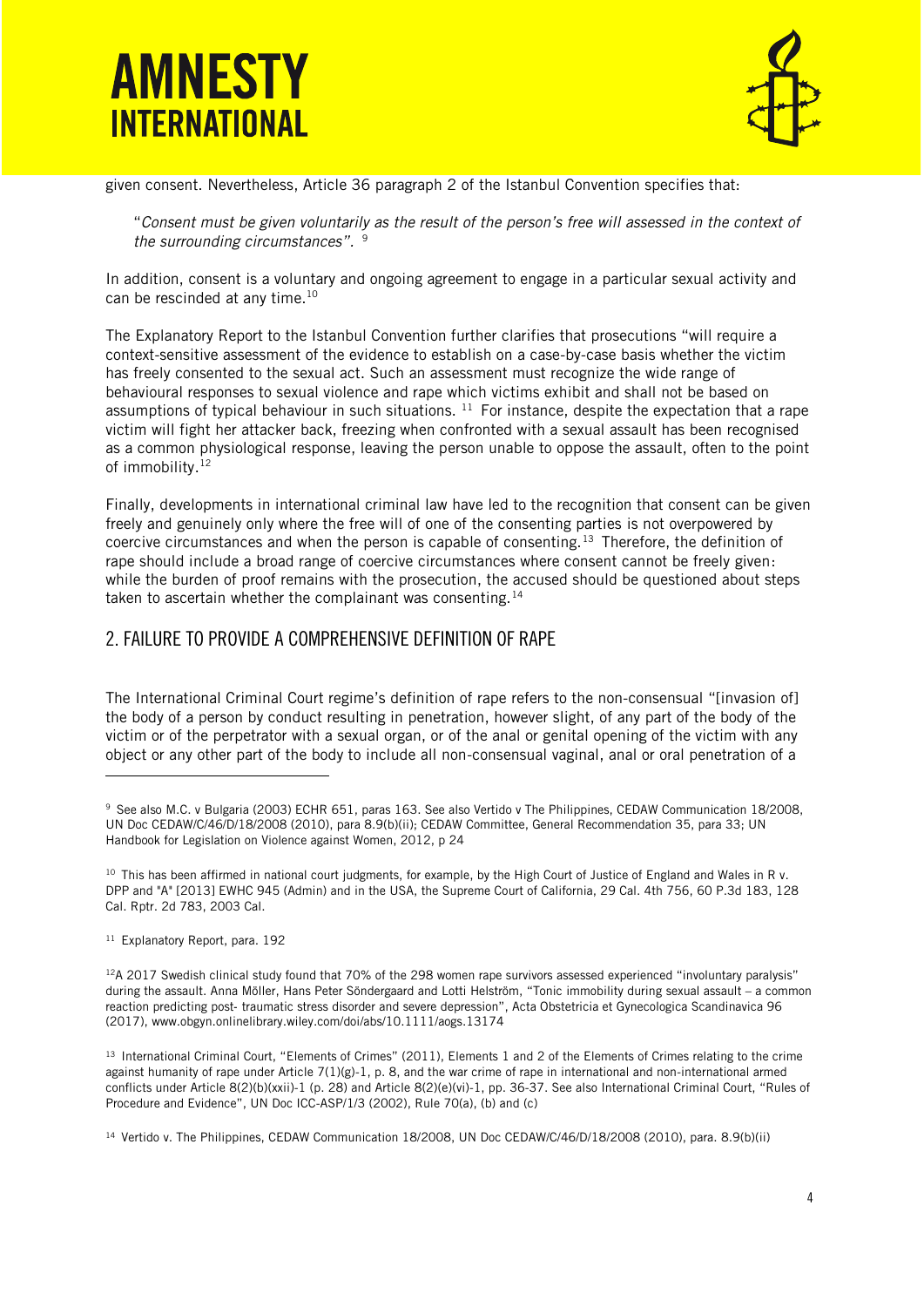



sexual nature of the body of another person with any bodily part or object." 15

Similarly, Article 36 (1) of the Istanbul Convention calls on State Parties to ensure that the following intentional conducts are criminalised including engaging: in non-consensual vaginal, anal or oral penetration of a sexual nature of the body of another person with any bodily part or object (Art. 36 (1) (a)); in other non-consensual acts of a sexual nature with a person (Art. 36 (1) (b)); and causing another person to engage in non-consensual acts of a sexual nature with a third person (Art. 36 (1) (c)).

The current and proposed amendment of Article 336 of the Greek Criminal Code falls short in this regard. Indeed, not all types of penetration are specified in detail in the current legislation and are not included in the proposed wording either. Amended Article 336 simply lists the types of sex acts covered by the definition without being extensive: i.e. intercourse (defined in national case-law as the physical union of male with female genitalia)<sup>16</sup> and acts of equal gravity.<sup>17</sup>

On the basis of the above, the organization urges the Ministry of Justice to create a comprehensive legal definition of rape that explicitly includes all non-consensual vaginal, anal or oral penetration of a sexual nature of the body of another person with any bodily part or object.

### 3. PENALTIES AND AGGRAVATING CIRCUMSTANCES

Greek legislation should ensure that criminal offences of gender-based and sexual violence are punishable by "effective, proportionate and dissuasive sanctions, taking into account their seriousness."<sup>18</sup>

Legislation must also provide for aggravating circumstances including, but not limited to, the age of the survivor, the relationship of the perpetrator and survivor, the use or threat of violence, the presence of multiple perpetrators, and grave physical or mental consequences of the attack on the victim.<sup>19</sup>

The Istanbul Convention requires situations in which the perpetrator abused their authority, as well as those where the offence was committed against a person made vulnerable by particular circumstances, to be considered as aggravating circumstances.<sup>20</sup>

Amnesty International is concerned that the proposed bill fails to introduce the offence currently

j

<sup>&</sup>lt;sup>15</sup> Article 7(1)-(g)1(1): International Criminal Court, Elements of Crimes, PCNICC/2000/1/Add.2 (2000). The International Criminal Court's Elements of Crimes further refer to such an invasion having been "committed by force, or by threat of force or coercion, such as that caused by fear of violence, duress, detention, psychological oppression or abuse of power, against such person or another person, or by taking advantage of a coercive environment, or the invasion was committed against a person incapable of giving genuine consent." (Article 7(1)-(g)1(2)). See also Istanbul Convention, Article 36 (1)(a)

<sup>&</sup>lt;sup>16</sup> See for example Greek Supreme Court, 6<sup>th</sup> Department, Decision 291/2015, [http://www.areiospagos.gr/nomologia/apofaseis\\_DISPLAY.asp?cd=0U7HPHGJK0USTLCN4ZBJI0UADBN8TB&apof=291\\_2015&inf](http://www.areiospagos.gr/nomologia/apofaseis_DISPLAY.asp?cd=0U7HPHGJK0USTLCN4ZBJI0UADBN8TB&apof=291_2015&info=%D0%CF%C9%CD%C9%CA%C5%D3%20-%20%20%C6) [o=%D0%CF%C9%CD%C9%CA%C5%D3%20-%20%20%C6.](http://www.areiospagos.gr/nomologia/apofaseis_DISPLAY.asp?cd=0U7HPHGJK0USTLCN4ZBJI0UADBN8TB&apof=291_2015&info=%D0%CF%C9%CD%C9%CA%C5%D3%20-%20%20%C6)

<sup>&</sup>lt;sup>17</sup> Proposed Article 336 (2) provides: "A sex act is intercourse and acts of equal gravity to this".

<sup>&</sup>lt;sup>18</sup> Istanbul Convention, Article 45 (1).

<sup>&</sup>lt;sup>19</sup> UN Handbook for Legislation on Violence against Women, 2012, p 24.

<sup>20</sup> Istanbul Convention, Articles 46(a) and (c).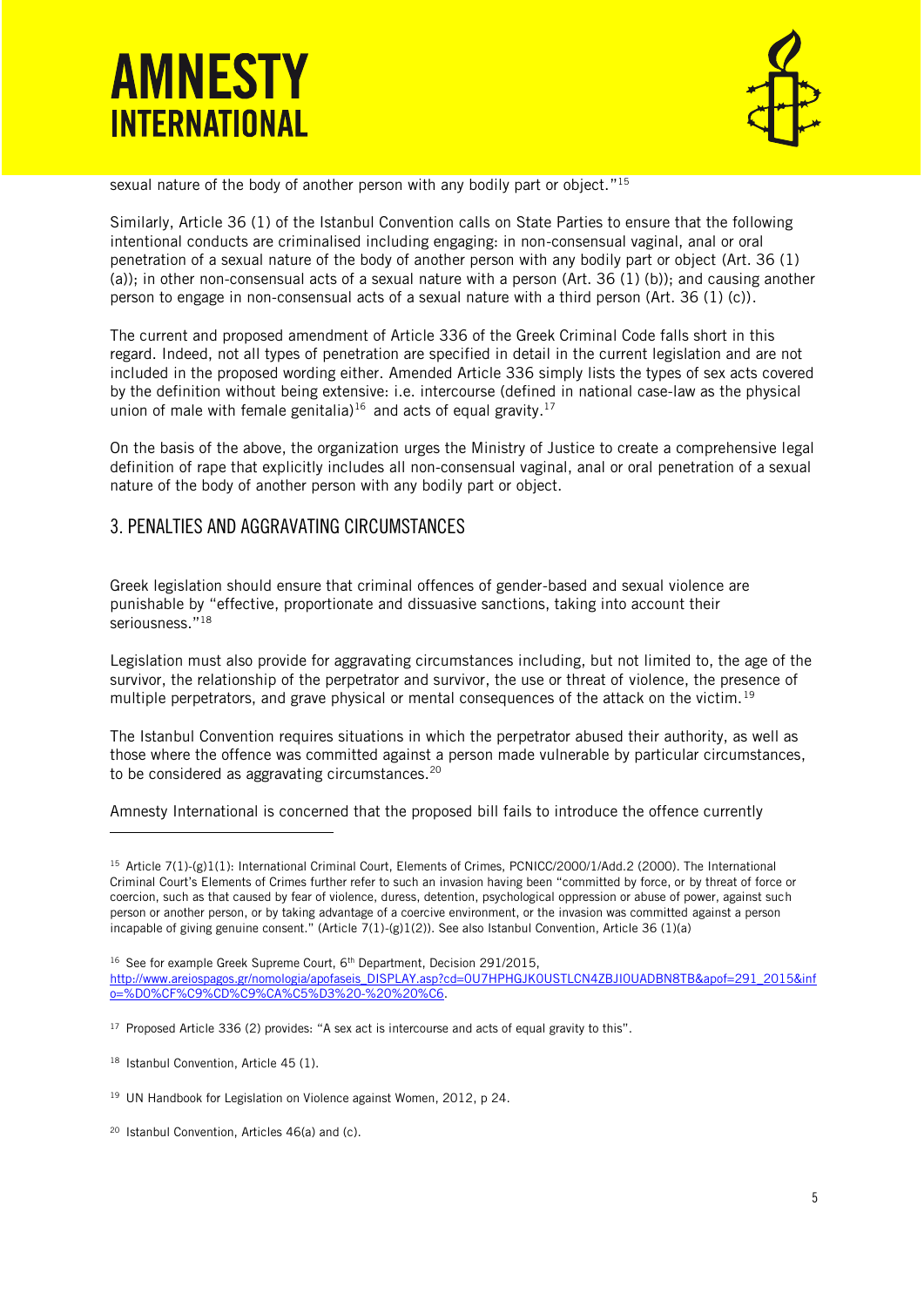



punished by Article 338 (1) of the Criminal Code as an aggravating circumstance to the legal definition of rape.

Current Article 338 (1) ("abuse to indecent acts") and the proposed Article 338 (1) ("abuse of a person with no capacity to resist") criminalize sexual intercourse in situations where a person exploits another person's physical or mental disability or their incapacity.

Article 338 (1) defines the offence of "abuse to indecent acts" as a person having intercourse or committing an indecent act on another person by abusing that person's unsound mind or incapacity to resist. This incapacity can be the result of any cause. The offence attracts a maximum sentence of ten year's incarceration. Proposed Article 338 (1) provides: "Whoever abuses the mental of physical disability of a person or incapacity to resist caused by any cause and conducts a sex act with that person is punished with up to ten years' incarceration".

The offence as it stands is not defined as rape and carries lower criminal sanctions.<sup>21</sup> Indeed the fact that offences covered in Article 338 (1) carry lower sanctions than rape as defined in Article 336 indicates that they are in fact considered mitigating factors.

In Amnesty International's view, as required by the Istanbul Convention, the offence covered by Article 338 (1) should be considered an aggravating circumstance of a rape, reflecting the seriousness of the offence.

The organization also believes that the new proposal should be revised to make sexual violence against a current or former spouse or partner an aggravating circumstance in line with the standards set out in the Istanbul Convention and the recommendations by its monitoring body GREVIO. <sup>22</sup> At the moment, both current and proposed version of Article 336 cover and punish as rape sexual violence committed against a current or former spouse, as per the Greek law to prevent and punish domestic violence, but this is not considered an aggravating circumstance. <sup>23</sup>

## RECOMMENDATIONS

j

Inadequate and ineffective legislation criminalizing rape remains a problem in many European states. In 2018, Amnesty International published an analysis of legislation on rape throughout the European Economic Area (including 28 Member States of the European Union as well as Iceland and Norway) and Switzerland.<sup>24</sup> Of the 31 states considered only eight define rape in their legislation based on lack of

 $21$  The so-called temporary Incarceration is one of the most serious sentences and is applied for felonies. The minimum is five years and the maximum twenty (Article 52 of the Criminal Code). Both, current Article 338 (1) of the Greek Criminal Code and the government proposal establish penalties of incarceration up to ten years while Article 336 does not have this limitation.

<sup>22</sup> Istanbul Convention, Article 46 (a). GREVIO's (Baseline) Evaluation Report on legislative and other measures giving effect to the provisions of the Council of Europe Convention on Preventing and Combating Violence against Women and Domestic Violence (Istanbul Convention) Denmark, GREVIO/Inf(2017)14, November 2017, available at: https://rm.coe.int/grevio-first-baselinereport-on-denmark/16807688ae

<sup>23</sup> Law 3500/2006 *"For combating domestic violence"* amended Article 336 of the Greek Criminal Code and punishes marital rape.

<sup>&</sup>lt;sup>24</sup> "Right To Be Free From Rape - Overview Of Legislation And State Of Play In Europe And International Human Rights Standards", Amnesty International, 2018, available at https://www.amnesty.org/en/documents/eur01/9452/2018/en/.